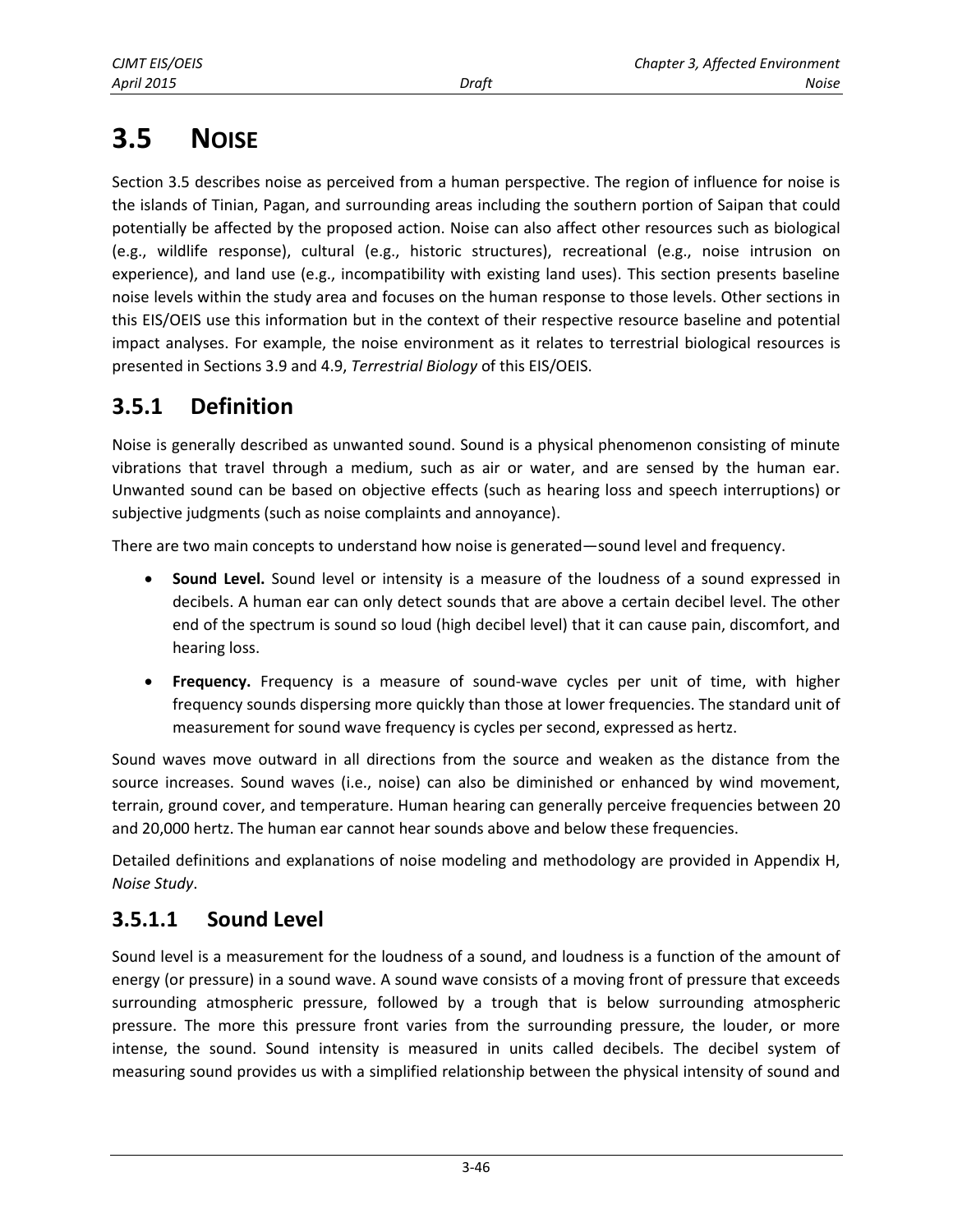its perceived loudness to the human ear. The decibel scale is logarithmic, therefore, sound intensity increases or decreases exponentially with each decibel of change.

Not all people are affected the same way by the same sounds. In varying situations, common sounds can interfere with our speech, disturb our sleep, or interrupt a routine task. When this occurs, these sounds become noise (Army Center for Health Promotion and Preventative Medicine 2006). Just as some people find hard rock music annoying, others find it soothing and relaxing.

The decibel levels of multiple sources of sound are not additive. In fact, doubling a noise source would only generate a 3-decibel increase. For example, a receptor under a flight path of one jet airliner 500 feet (152 meters) overhead would experience 115 decibels; if two jetliners passed side-by-side, the receptor would experience 118 decibels not 230 decibels. In addition, the decibel level of a sound decreases (or attenuates) exponentially as the distance from the source increases. For a single point source, like a construction bulldozer, the sound level decreases by approximately 6 decibels for each doubling of distance from the source. Common sound levels include a garbage disposal, which measures at about 77 decibels, and a car at 100 feet (314 meters), which measures at about 60 decibels.

# **3.5.1.2 Frequency Weighting (A and C Weighting)**

The human ear cannot perceive all pitches or frequencies of sound equally. Therefore, sound measurement can be adjusted or weighted to compensate for the human lack of sensitivity to lowpitched and high-pitched sounds. The weighted scales used in this analysis are defined below. Please note that noise levels from one scale cannot be added or converted mathematically to levels in another weighting scale.

- **A-weighted Scale***.* This scale accounts for higher-pitched sounds and used for evaluating noise sources such as aircraft, vehicles, and small arms firing (up to .50-caliber).
- **C-weighted Scale.** This scale accounts for the lower-pitched sounds and used for evaluating explosions and large-caliber weapons such as artillery and mortars (20 millimeter and greater).

### **3.5.1.3 Noise Metrics**

Noise is measured using several metrics that reflect different noise characteristics. There are differences in continuous (e.g., aircraft flying) versus impulsive (e.g., weapons firing) types of noise, variations in frequency, duration of noise exposure. Duration of noise exposure also dictates how a person perceives noise; a relatively long steady noise, like a train, aircraft passing or traffic, "feels" different than a rapid loud gunshot type noise. Noise metrics used for the affected environment are as follows:

- Day-Night Average Sound Level is used to measure average annual noise levels around airfields and ranges. Day-night average sound levels can be either A-weighted or C-weighted depending upon the activity measured. Because noise is considered more intrusive at night, a 10-decibel penalty is applied for operations occurring during nighttime hours, between 10:00 p.m. and 7:00 a.m.
- Peak 15 Sound Level (hereafter referred to as Peak) is the instantaneous, unweighted maximum value reached by the sound pressure produced by small- and large caliber weapons. Peak measures the impulsive sounds generated by small and large munitions, explosions, and sonic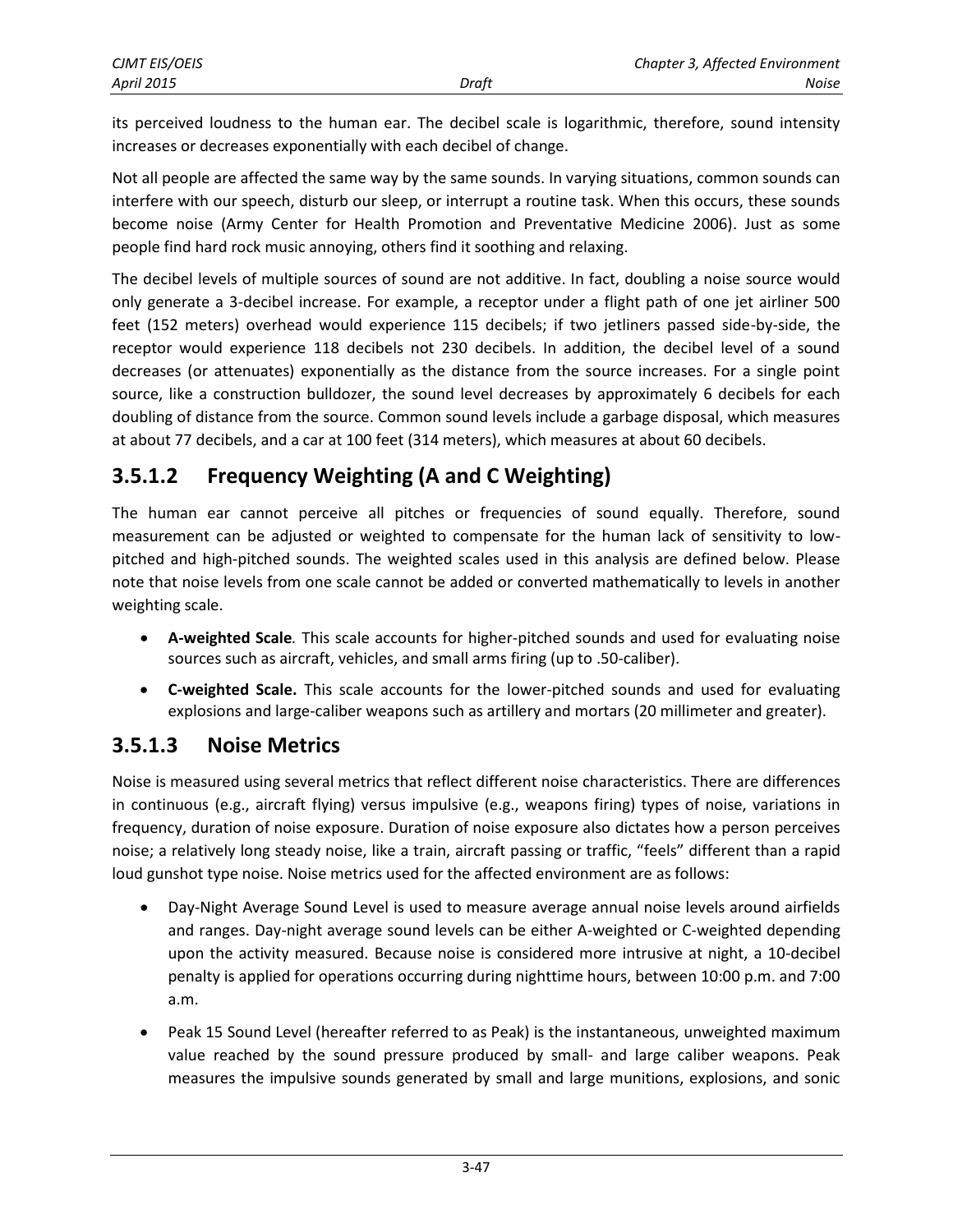booms. It represents a single event where the maximum noise level is likely to be exceeded 15% of the time.

### **3.5.1.4 Noise Modeling**

To derive the noise contour bands, the following software models were used for evaluating existing noise conditions. Refer to Appendix H, *Noise Study* for more detailed information.

- The Small Arms Range Noise Assessment Model calculates and displays noise contour bands for firing operations at small arms ranges (Army 2003). It considers the type of weapon and ammunition, number of rounds fired, range attributes such as size and barriers, time of day fired, and direction of both muzzle and projectile.
- The model NOISEMAP is used to generate noise contour bands around airfields and landing zones (Czech and Plotkin 1998). The model incorporates the aircraft type and number; takeoffs, landings, touch and goes (i.e., aircraft simulates landing on the runway and then taking off), as well as closed patterns (e.g., going around the airfield to land or take off because of noise abatement procedures), and time of operation to depict noise levels.
- The BNOISE2 model calculates and portrays noise contour bands for large caliber weapons (Army 2009). It considers the weapon, ammunition, rounds fired, time of day fired, range size, and direction of both the muzzle and projectile.

#### **3.5.1.5 Noise Zones**

Typically, noise contour bands are depicted on maps in 5-decibel bands, from 65 decibels to 85 decibels from the noise source. These bands are then grouped into noise zones that are used to identify whether land uses exposed to these noise zones are compatible or incompatible with the level of noise exposure. Some land uses such as residential areas, schools and hospitals are considered more sensitive than others, such as commercial endeavors. People living in residential areas, students in schools, and patients in hospitals are considered sensitive receptors. [Figure 3.5-1](#page-3-0) shows potential sensitive noise receptors on Tinian and Saipan.

# **3.5.2 Regulatory Framework**

The Noise Control Act of 1972 and U.S. Environmental Protection Agency Guidance provide the regulatory framework used for this noise evaluation. Two programs are used by the U.S. military to address this guidance: (1) the Range Air Installation Compatible Use Zone (Office of the Chief of Naval Operations Instructions 3550.1A) for ground-based and air-to-ground operations within ranges and training areas, and (2) the Air Installation Compatible Use Zone (Office of the Chief of Naval Operations Instructions 11010.36C) for airfield operations (DoN 2008a, 2008b).

These compatible use zone programs help military installations determine noise generated by military training and operations; evaluate how the noise from these operations may impact adjacent communities, sensitive noise receptors, and activities; and assist military planners with assessing existing and proposed land uses on an installation. The U.S. military also provides this information to adjacent communities so if they wish to, they can use it in their planning and zoning decisions.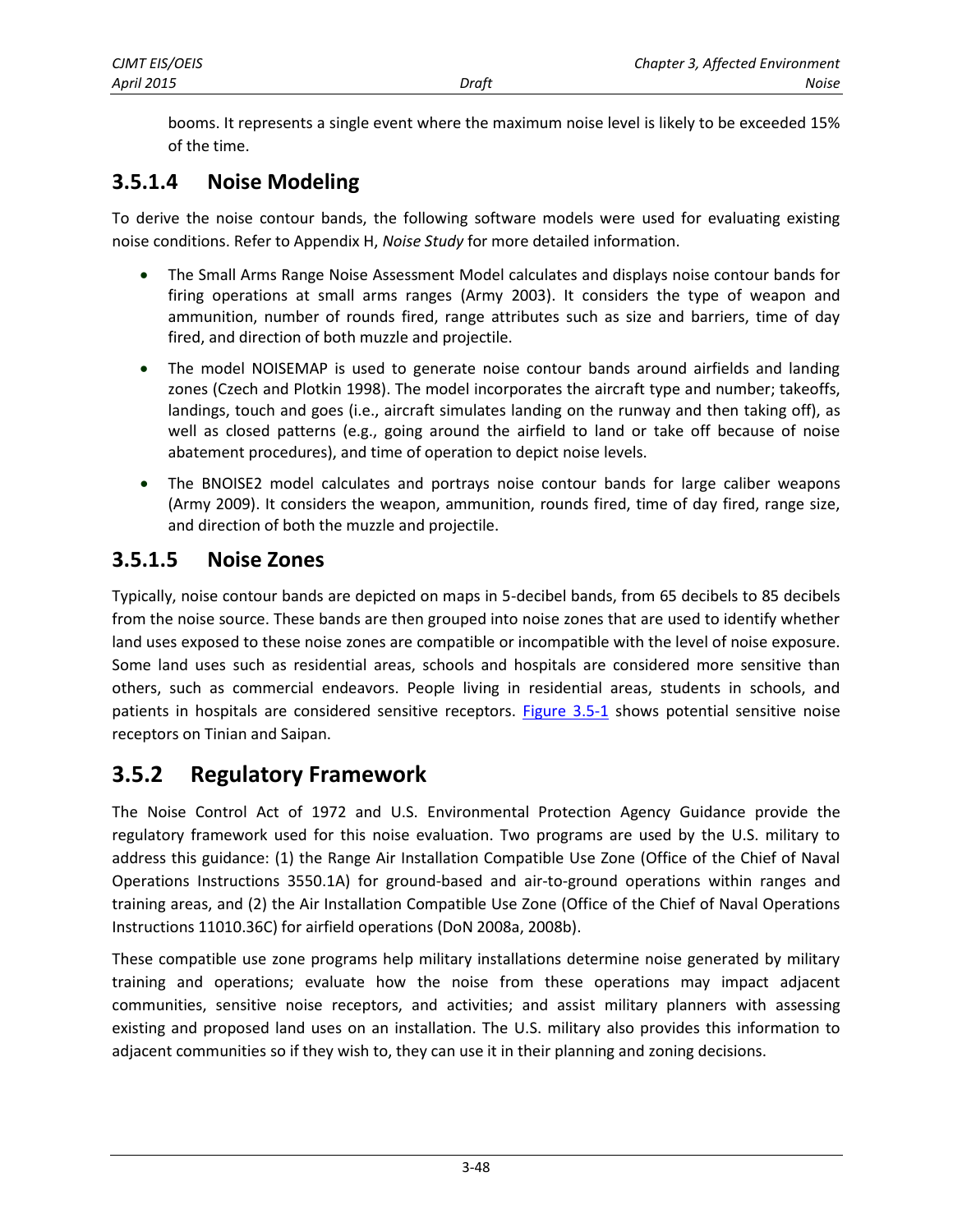<span id="page-3-0"></span>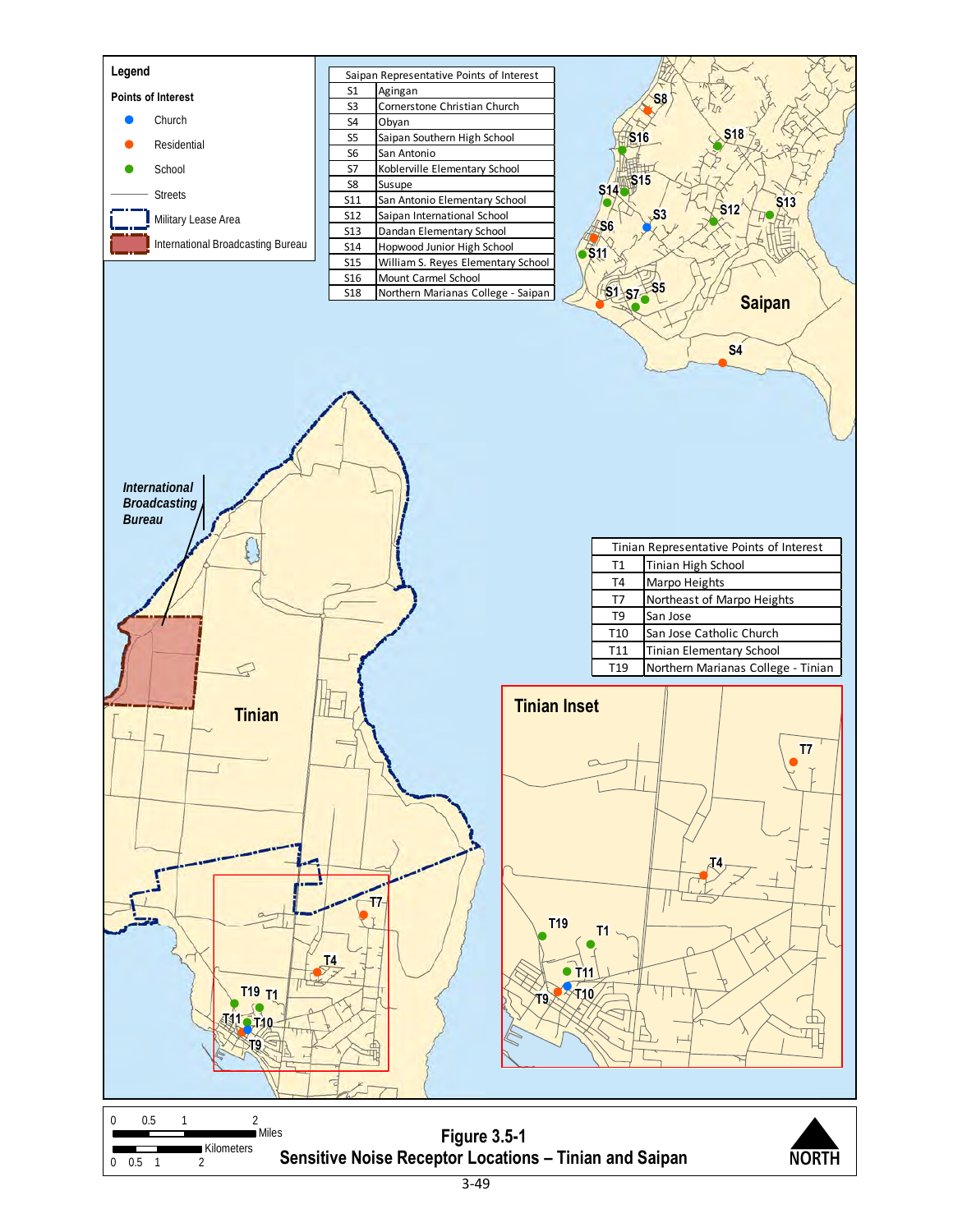| CJMT EIS/OEIS     |       | Chapter 3, Affected Environment |
|-------------------|-------|---------------------------------|
| <b>April 2015</b> | Draft | Noise                           |

The results of the two programs are that noise contour bands based on the military activities can be modeled. These bands are then overlaid on land use planning maps to determine land use compatibility within the noise contour bands. Land use compatibility is then determined regarding the noise zone in which the land use is found.

Noise zones are defined as follows:

- **Zone I** (<65A-weighted/<62 C-weighted/<87 decibels Peak). This noise zone includes all areas in which day-night average sound levels are less than 65 decibels A-weighted, or 62 decibels Cweighted, or the Peak sound level is below 87 decibels. This noise zone is usually compatible with all types of land use activities (e.g., residential, schools, hospitals, places of worship, commercial). A subset of Zone I is the Land Use Planning Zone contours with noise levels between 57 and 62 decibels C-weighted. These noise levels are compatible with any land use, but land use planners often use this area as a buffer around military ranges. For example, although residential areas would be compatible in these areas, permitting or zoning a highdensity apartment complex could invite noise complaints on days of higher than normal range activities.
- **Zone II** (65 to 75 A-weighted / 62 to 70 C-weighted / 87 to 104 Peak). Exposure to noise within this zone is normally considered incompatible with noise-sensitive land uses such as residences, hospitals, schools, and places of worship. Activities such as industrial, transportation, and resource production (e.g., farming, ranching, and mining) are considered compatible within this zone.
- **•** Zone III (>75 A-weighted / >70 C-weighted / >104 Peak). Exposure to noise within this zone is considered incompatible with noise-sensitive land uses such as residences, schools, hospitals, places of worship, parks, and playgrounds but compatible with industrial, transportation, and resource production.

[Table 3.5-1](#page-4-0) lists the noise zones in tabular format, presents the noise levels encompassed within the particular noise zone, and identifies whether sensitive land uses such as homes, schools, hospitals, places of worship are compatible with that zone (Army 2007). [Table 3.5-2](#page-5-0) provides general land uses and identifies which are typically compatible with particular noise zones.

<span id="page-4-0"></span>

| Zone | Decibel A-weighted / C-weighted / Peak | <b>Land Use Compatibility Level</b> |
|------|----------------------------------------|-------------------------------------|
|      | $<$ 65 / < 62 / < 87                   | Compatible                          |
| н    | 65 to 75 / 62 to 70 / 87 to 104        | Normally Incompatible               |
| Ш    | $>75$ / $>70$ / $>104$                 | Incompatible                        |

**Table 3.5-1. Noise Zones and Sensitive Land Use Compatibility**

*Note:* \*Compatibility refers to sensitive land uses such as homes, schools, hospitals, and places of worship. *Sources:* Army 2007; Army Center for Health Promotion and Preventative Medicine 2009.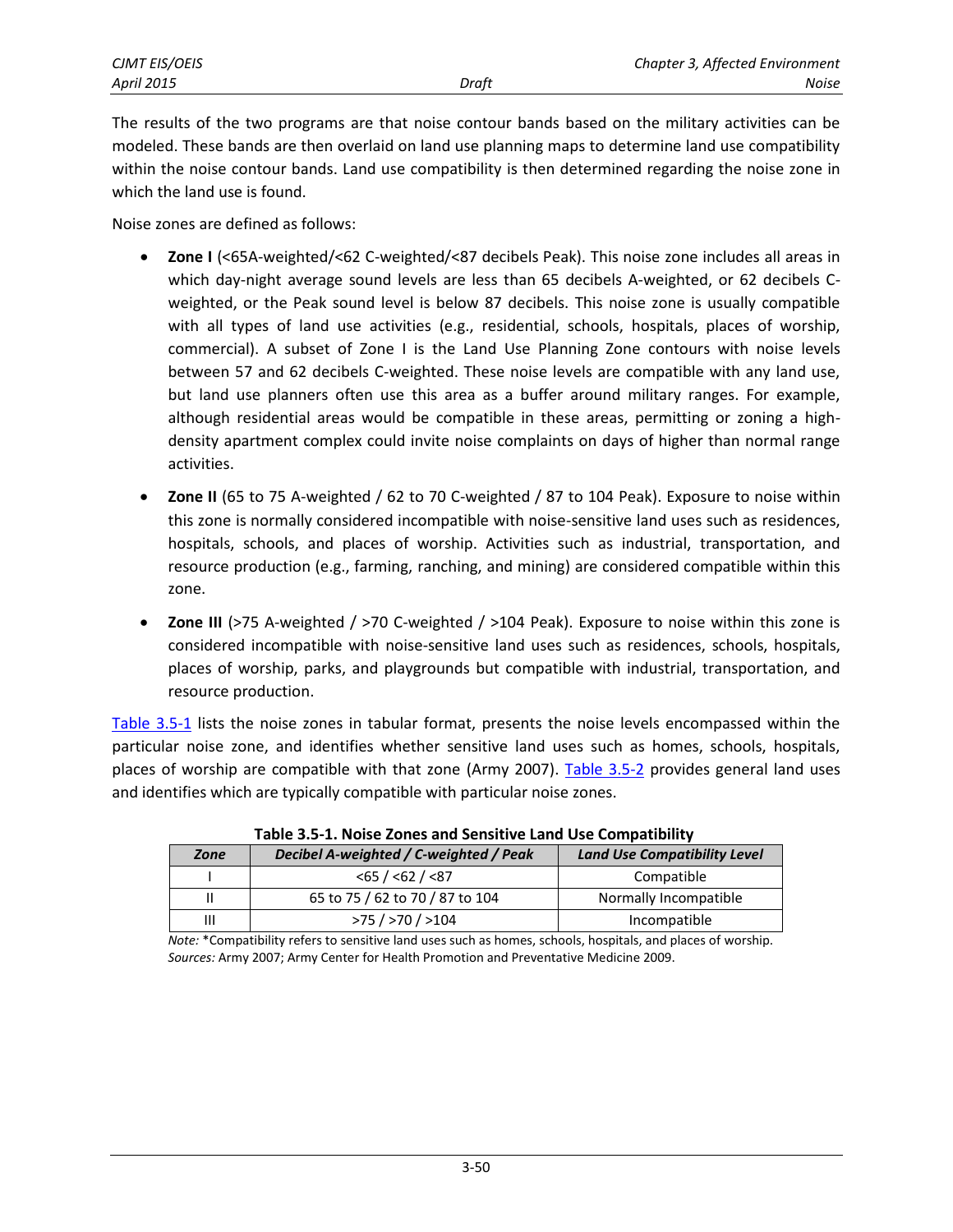<span id="page-5-0"></span>

| <b>Noise Zones</b>                         |                                    |      | Ш                |       | Ш                |       |
|--------------------------------------------|------------------------------------|------|------------------|-------|------------------|-------|
| <b>Aircraft/Small Caliber (A-weighted)</b> |                                    | $65$ | 65-70            | 70-75 | 75-80            | $>80$ |
| Large Caliber/Explosives (C-weighted)      |                                    | < 62 | 62-70            |       | $>70$            |       |
|                                            | <b>Percussive Munitions (Peak)</b> | < 87 | 87-104           |       |                  | >104  |
|                                            | Commercial                         | Yes  | Yes              | Yes   | Yes <sup>2</sup> | No    |
| Land Use                                   | Industrial                         | Yes  | Yes              | Yes   | Yes              | Yes   |
|                                            | Open/Agricultural                  | Yes  | Yes              | Yes   | Yes              | Yes   |
|                                            | Recreational                       | Yes  | Yes              | Yes   | No               | No    |
|                                            | Residential                        | Yes  | Yes <sup>4</sup> | No    | No               | No    |

*Notes*: 1 Open land acceptable.

<sup>2</sup>With noise attenuation features.

*Sources:* Army 2007; Army Center for Health Promotion and Preventative Medicine 2009*.*

Another guideline used by the military for assessing noise generated by large-caliber and explosive munitions is risk of complaints. This approach uses Peak sound levels within low, moderate, and high ranges for risk of complaints. [Table 3.5-3](#page-5-1) provides the decibel levels associated with each level for risk of complaint.

| <b>RISK Of Complaints Levels</b> |                     |  |
|----------------------------------|---------------------|--|
| <b>Risk of Complaints</b>        | <b>Peak Decibel</b> |  |
| Low                              | < 115               |  |
| Moderate                         | $115 - 130$         |  |
| High                             | >130                |  |

<span id="page-5-1"></span>

| Table 3.5-3. Large-caliber Weapons and Explosives |
|---------------------------------------------------|
| <b>Risk of Complaints Levels</b>                  |

# **3.5.3 Methodology**

Reports, studies, data sets, and regulations of the federal government and the CNMI government were reviewed and NEPA documents evaluated to define the existing noise environment for Tinian and Pagan. Site visits to Tinian and review of aerial photography of Saipan and Pagan were used to identify points of interest, such as residential areas, schools, and places of natural and cultural importance, for specific noise evaluation. Personal interviews with air traffic control and airspace managers, as well as review of regional flight records yielded information about current operations at Tinian and Saipan International Airports and within the regional CNMI airspace.

# **3.5.4 Tinian**

The current noise environment on Tinian is typical of a rural town or small suburban area. Over half of Tinian's population resides in San Jose. Other residential areas include Marpo Heights, Marpo Valley, Carolinas Heights, and Carolinas village. All of Tinian's population resides outside of the Military Lease Area. As of the 2010 U.S. Census, total population was 3,136 people. Schools on Tinian include Tinian Elementary School, Tinian High School, and Northern Marianas College.

Although infrequent, most noise-generating activities stem from existing military aviation, marine, and ground-based training activities primarily occurring in the Military Lease Area once or twice per year. Other noise contributors include civil and commercial aircraft operations at Tinian International Airport, cargo vessel operations at the Port of Tinian, and aircraft activities in regional airspace.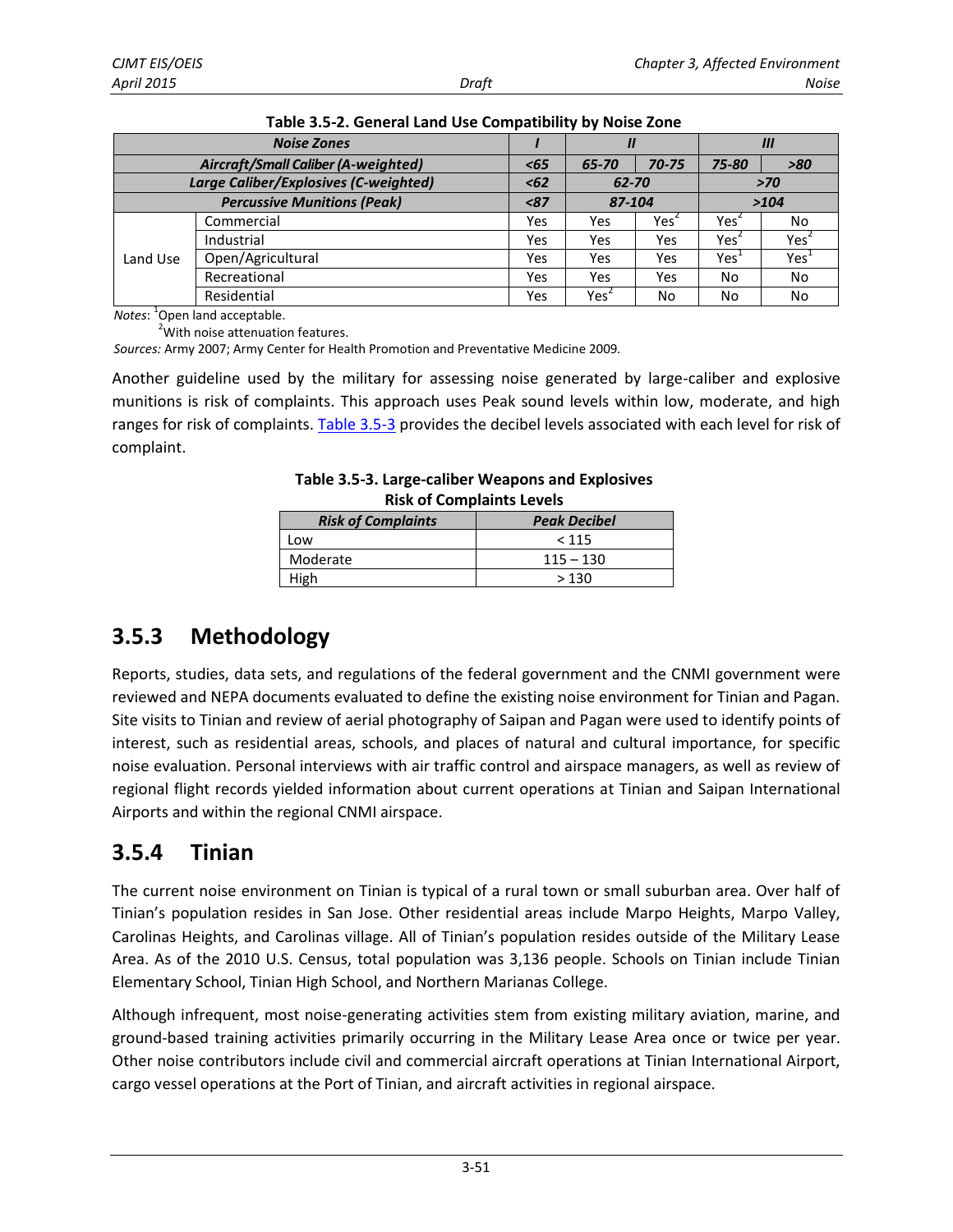# **3.5.4.1 Ground-based Military Training Activities**

Existing military training consists mostly of infrequent ground-based non-live-fire training and occurs primarily in the Military Lease Area. A limited amount of small arms are employed during training using either simulated munitions or firing live ammunition into steel bullet traps. The small arms firing produces Peak sound levels of 90 to 100 decibels at 500 feet (152 meters) and 80 to 90 decibels at 1,000 feet (305 meters) for the most common types of small arms (5.56 and 7.62 millimeter, and .50 caliber). These activities occur well within the Military Lease Area and noise is imperceptible (undetectable) to populations outside Military Lease Area boundaries. Sound dissipates at the rate of 6 decibels per doubling of the distance from the source. The distance from where the small arms are employed, to the closest population in the village of Marpo Heights, is approximately 4 miles (6 kilometers). At this distance, the noise level reduces to a Peak sound level of 65 decibels (or Noise Zone I), well within the compatibility limits presented i[n Table 3.5-1.](#page-4-0)

Small unit field exercises and expeditionary warfare training occurs primarily on the northern portion of the Military Lease Area, including within an expeditionary airfield at North Field. On the southern portion of the Military Lease Area, limited military training primarily consists of reconnaissance exercises. With the maximum noise levels at about 65 decibels, none of these activities generate noise levels exceeding Noise Zone I outside of military boundaries, therefore adjacent land uses are considered compatible. Under current conditions, all of Tinian is considered to be in Noise Zone I, except in the immediate vicinity of the airport.

### **3.5.4.2 Aircraft and Airspace Activities**

#### **3.5.4.2.1 Military Lease Area**

North Field (Photo 3.5-1) is an unimproved World War II-era airfield currently used for military vertical and short-field landings as part of existing military training. North Field is occasionally used for other military operations, such as helicopter insertion and extraction of personnel. Pyrotechnics (e.g., flares) are also used during existing training operations occurring throughout the main North Field area. These activities all create noise, as do the small arms and the limited amount of aircraft operations. These activities are infrequent and do not generate perceptible noise levels for populated areas to the south in San Jose or to the north in Saipan. Operations at North Field were evaluated but there



**Photo 3.5-1. Aerial View of North Field**

are so few operations that the noise contour plotting software (which cannot plot noise levels below 55 decibels) could not be applied. Using the NOISEMAP software model, noise levels fall well below 65 decibels day-night average sound level (or Noise Zone I) and, therefore are considered compatible with all land uses.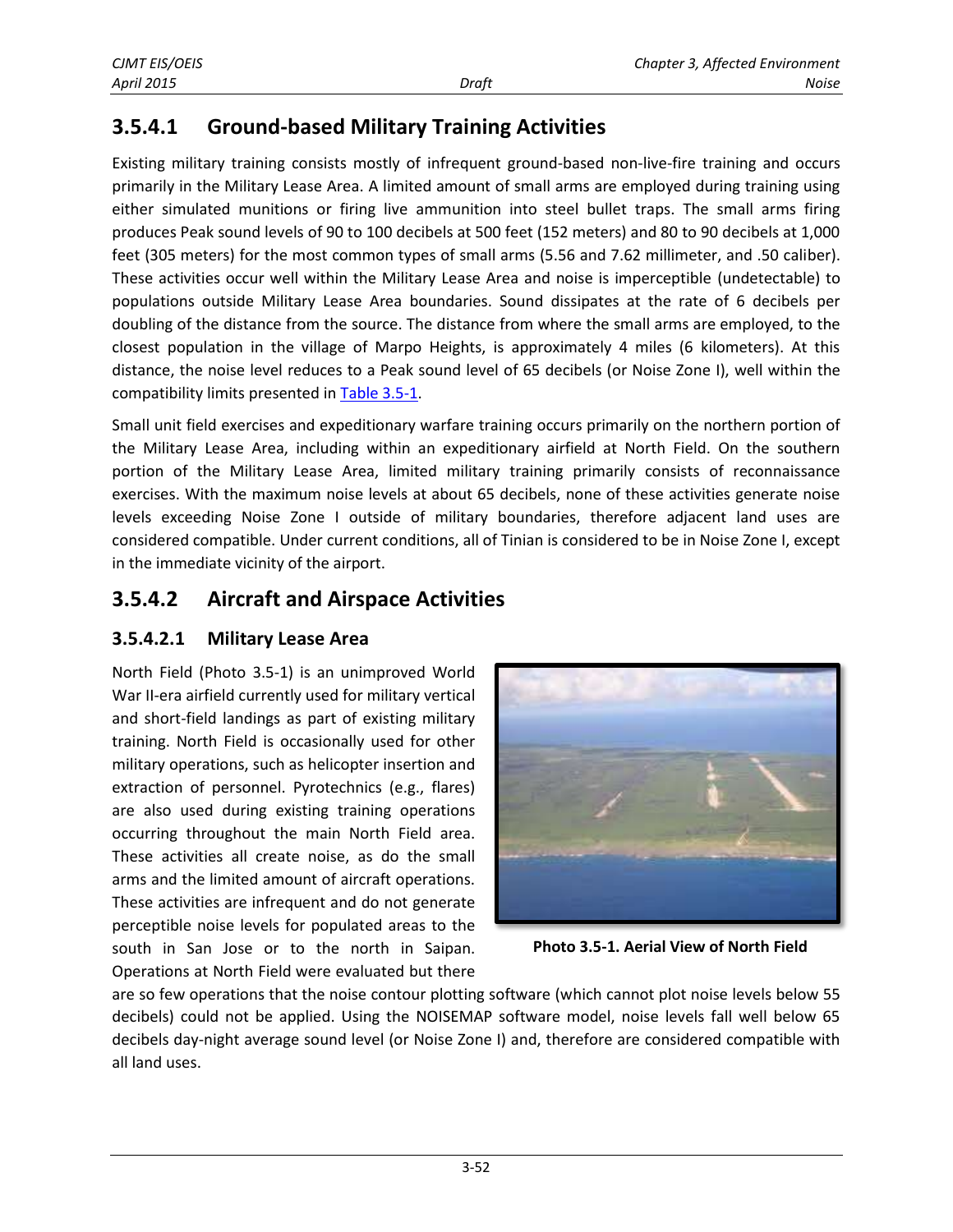#### **3.5.4.2.2 Tinian International Airport**

Tinian International Airport, located just south of the Military Lease Area boundary, is a commercial airport that had 49,116 annual flight operations during 2012 (Federal Aviation Administration 2013). Based on the 2014 to 2040 year-over-year growth rate estimated by the Federal Aviation Administration Terminal Area Forecast (Federal Aviation Administration 2013), air traffic operations for Tinian International Airport would not be expected to change (see also Appendix O, *Transportation Study*). At that time there were four single-engine aircraft and two multi-engine aircraft based at the airport and it has limited airfield services. Single engine air taxi operations by Star Marianas Airlines make up the majority of the operations at Tinian International Airport. Although rare, chartered jets such as Boeing 747 or 767 occasionally fly into and out of the airport.

Although military operations comprise a small proportion of the total annual operations, military jets, such as the FA-18 are about 30 decibels louder than the civilian aircraft operating at Tinian. As such, the noise environment at Tinian International Airport is dominated by the occasional military aircraft when they are operating at the airfield. [Figure 3.5-2](#page-8-0) shows the baseline noise contours for Tinian International Airport.

Points of interest were identified for a variety of reasons; some are sensitive land uses such as residential areas or schools, others were chosen to portray the general noise environment at that location and represent areas that have a combination of biological, cultural, recreational, or other resource implications. Section 4(f) discussions are presented in Section 4.19, *Section 4(f) Evaluation*. All sensitive receptors (i.e., homes and schools) are located well away from areas affected by 65 decibel levels or louder. [Table 3.5-4](#page-9-0) shows the noise levels at representative points of interest under current noise conditions generated by typical civilian aircraft and occasional military operations at Tinian International Airport.

#### **3.5.4.2.3 Saipan International Airport**

Saipan International Airport, due to its close proximity to Tinian International Airport is included in the following discussion as it could potentially be impacted by the proposed action. In addition, during scoping the public expressed concern if noise generated in the Military Lease Area would affect southern Saipan. There are 22 aircraft based at Saipan International Airport. Daily aircraft operations average 175, consisting of air taxi/inter-island commercial flights to and from Tinian, Rota, and Guam as well as international commercial airline flights to and from countries such as Japan and China (Air Force 2012). Although there are aircraft operating over the Military Lease Area, these operations are infrequent and are done at approximately 2,100 feet (640 meters) in altitude where noise levels would not exceed 65 decibels day-night average sound level (or Noise Zone I) and are considered compatible with all land uses. Saipan International Airport is unlikely to contribute to the noise environment in residential areas of Tinian, south of the Military Lease Area.

#### **3.5.4.2.4 Airspace**

Under baseline conditions, one Special Use Airspace unit (Air Traffic Controlled Assigned Airspace 6) and several airport departure and arrival routes produce aircraft-generated noise around Tinian and Saipan. These levels are negligible and do not perceptibly contribute to the baseline noise environment. These activities do not generate noise levels exceeding 65 decibels day-night average sound level.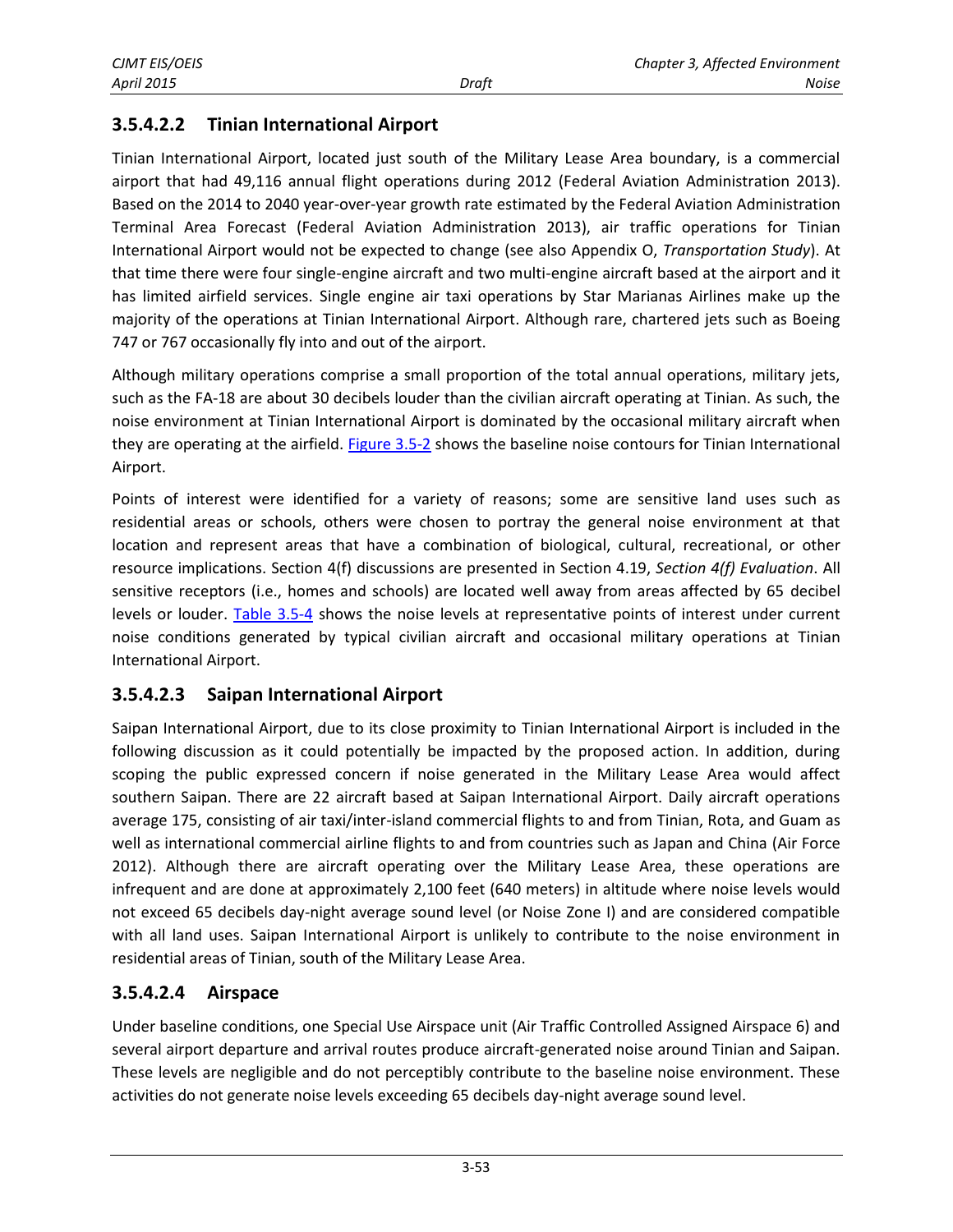<span id="page-8-0"></span>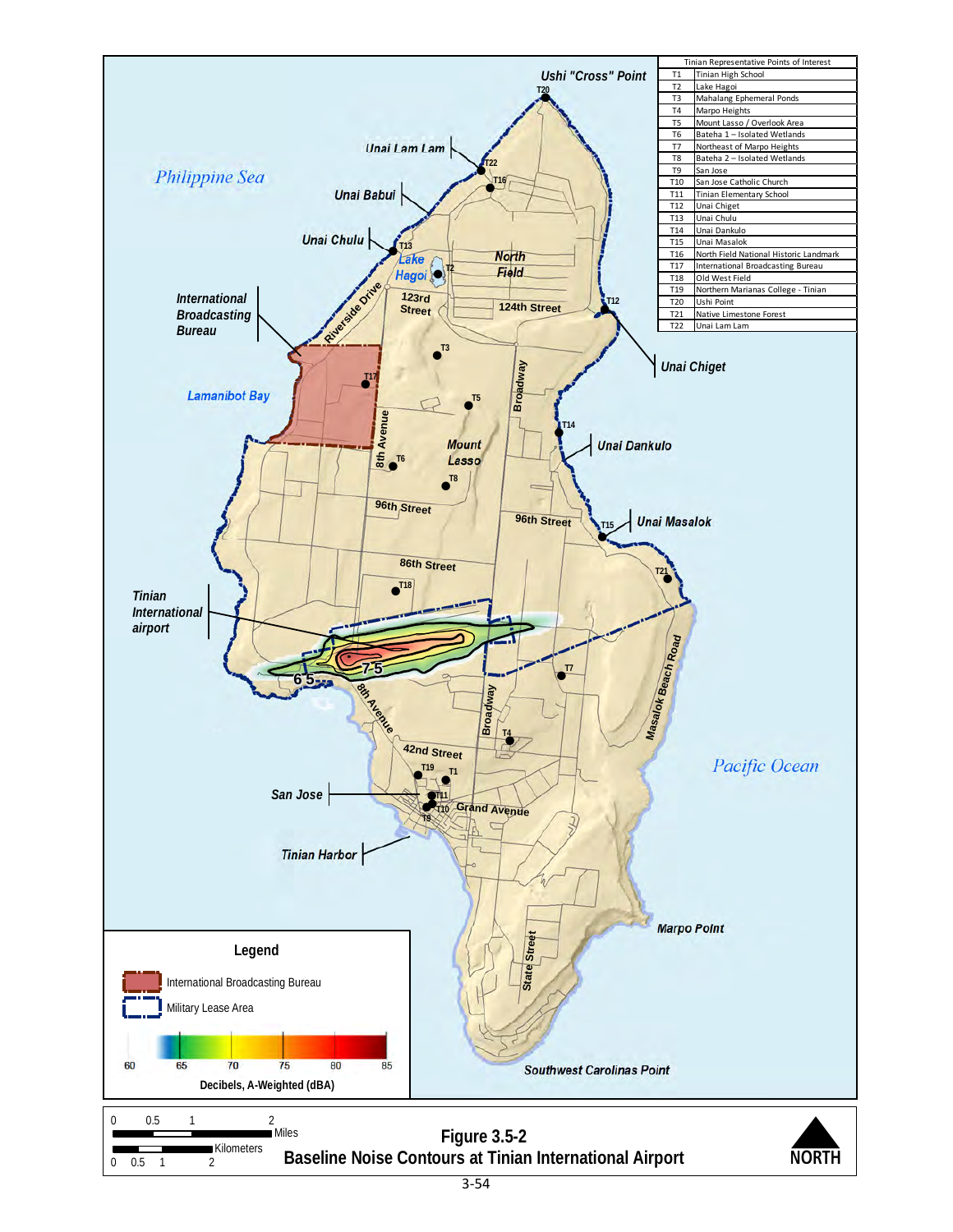| rable 3.3-4. Daseline ivolse Levels at Representative Follits of Interest |                                          |                |                                                                |  |
|---------------------------------------------------------------------------|------------------------------------------|----------------|----------------------------------------------------------------|--|
| <b>Tinian Representative Points of Interest</b>                           |                                          |                | Noise Level $-A$ -                                             |  |
| Identification<br><b>Number</b>                                           | <b>Description</b>                       | <b>Type</b>    | weighted Day-Night<br><b>Average Sound Level</b><br>(decibels) |  |
| T1                                                                        | Tinian High School                       | School         | 36.7                                                           |  |
| T <sub>2</sub>                                                            | Lake Hagoi                               | Other          | 44.1                                                           |  |
| T <sub>3</sub>                                                            | <b>Mahalang Ephemeral Ponds</b>          | Other          | 39.5                                                           |  |
| T <sub>4</sub>                                                            | Marpo Heights                            | Residential    | 45.4                                                           |  |
| T <sub>5</sub>                                                            | Mount Lasso Overlook Area                | Other          | 40.7                                                           |  |
| T <sub>6</sub>                                                            | Bateha 1 - Isolated Wetlands             | Other          | 38.8                                                           |  |
| T7                                                                        | Northeast of Marpo Heights               | Residential    | 48.5                                                           |  |
| T <sub>8</sub>                                                            | Bateha 2 - Isolated Wetlands             | Other          | 45.6                                                           |  |
| T <sub>9</sub>                                                            | San Jose                                 | Residential    | 37.3                                                           |  |
| T <sub>10</sub>                                                           | San Jose Catholic Church                 | Church         | 37.1                                                           |  |
| T11                                                                       | Tinian Elementary School                 | School         | 36.9                                                           |  |
| T <sub>12</sub>                                                           | Unai Chiget                              | Other          | 35.4                                                           |  |
| T13                                                                       | Unai Chulu                               | Other          | 44.0                                                           |  |
| T <sub>14</sub>                                                           | Unai Dankulo/Long Beach                  | Other          | 47.0                                                           |  |
| T <sub>15</sub>                                                           | Unai Masalok                             | Other          | 48.8                                                           |  |
| T <sub>16</sub>                                                           | North Field National Historic Landmark   | Other          | 41.2                                                           |  |
| T <sub>17</sub>                                                           | <b>International Broadcasting Bureau</b> | Administrative | 41.8                                                           |  |
| T <sub>18</sub>                                                           | Old West Field                           | Other          | 54.6                                                           |  |
| T <sub>19</sub>                                                           | Northern Marianas College - Tinian       | School         | 37.2                                                           |  |
| T <sub>20</sub>                                                           | Ushi Point                               | Other          | 36.3                                                           |  |
| T <sub>21</sub>                                                           | Native Limestone Forest                  | Other          | 50.0                                                           |  |
| T <sub>22</sub>                                                           | Unai Lam Lam                             | Other          | 39.0                                                           |  |

<span id="page-9-0"></span>**Table 3.5-4. Baseline Noise Levels at Representative Points of Interest**

*Note:* Shading indicates that points of interest are within the Military Lease Area.

# **3.5.4.3 Waterborne Activities**

Currently, there are occasional Amphibious Assault Vehicle landings at the Port of Tinian. While these operations are rare, their noise levels are temporarily noise levels of 88 A-weighted decibels at 100 feet (30 meters). These noise levels are single events and not an average noise level used for compatibility. While average noise levels exceeding 65 decibels are considered incompatible with sensitive land uses, these areas are at least 1,000 feet (305 meters) from the port. To put it into perspective, at this distance noise levels from an Amphibious Assault Vehicle would be about as loud as two dump trucks operating in the harbor area. Therefore, sensitive land uses are not exposed to incompatible noise levels under baseline conditions. In the waters around Tinian, small fishing and dive boats operate and a cargo vessel makes regular trips between the Saipan and Tinian ports (in 2010, ferryboat operations between Tinian and Saipan ceased operations). Fishing and dive boats, as well as the cargo vessel operations generate noise levels that are low enough to be considered compatible with adjacent land uses.

### **3.5.4.4 Traffic**

Roads on Tinian currently experience very light traffic volumes. According to the 2008 CNMI Comprehensive Highway Master Plan, the largest traffic volumes were on Broadway, Canal, and Grand Streets in San Jose with annual daily trips of 1,470, 1,520, and 2,240, respectively (Commonwealth